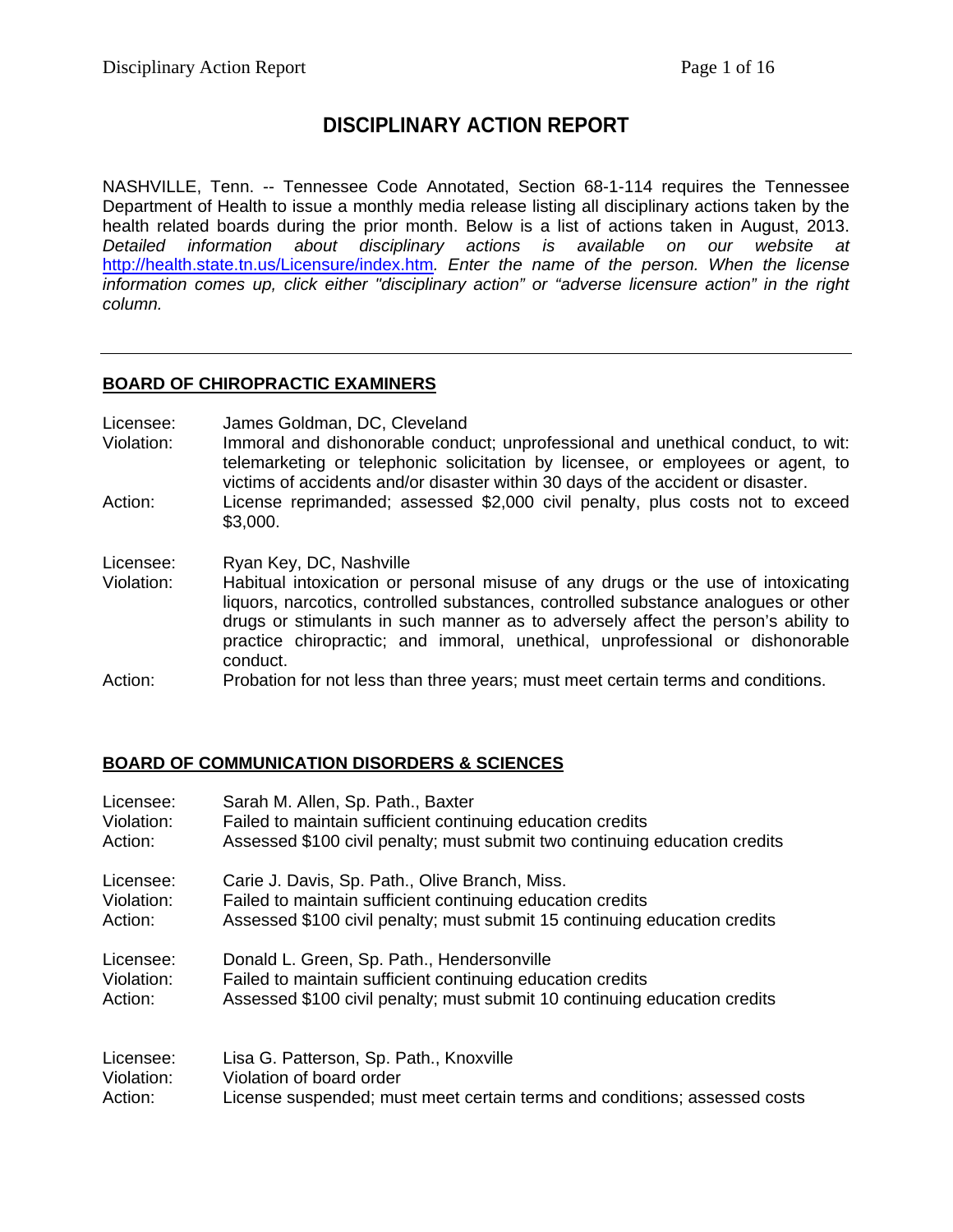### **BOARD OF EMERGENCY MEDICAL SERVICES**

| Licensee:  | Matthew A. Ernst, EMT, Clinton |
|------------|--------------------------------|
| Violation: | Failed to pay student loan     |
| Action:    | License suspended              |

### **BOARD OF NURSING**

- Licensee: Christopher S. Agee, RN, Harrogate
- Violation: Guilty of a crime; violated or attempted to violate, directly or indirectly, or assisted in or abetted the violation of or conspired to violate any provision of this chapter or any lawful order of the board issued pursuant thereto.
- Action: License voluntarily surrendered; assessed costs not to exceed \$500.

#### Licensee: Sara M. Andrews, RN, Columbia

- Violation: Unfit or incompetent by reason of negligence, habits or other cause; addicted to alcohol or drugs to the degree of interfering with nursing duties; unprofessional conduct, to wit: making false or materially incorrect, inconsistent or unintelligible entries in any patient records or in the records of any health care facility, school, institution or other work place location pertaining to the obtaining, possessing or administration of any controlled substance as defined in the Federal Controlled Substances Act; unauthorized use or removal of narcotics, drugs, supplies or equipment from any health care facility, school, institution or other work place location; the use of any intoxicating beverage or illegal use of any narcotic or dangerous drug while on duty in any health care facility, school, institution or other work place location; and being under the influence of alcoholic beverages, or under the influence of drugs which impair judgment while on duty in any health care facility, school, institution or other work place location.
- Action: License voluntarily surrendered.
- Licensee: Heather L. Ashe, RN, Dyersburg
- Violation: Unfit or incompetent by reason of negligence, habits or other cause; unprofessional conduct; making false or materially incorrect, inconsistent or unintelligible entries in any patient records or in the records of any health care facility, school, institution or other work place location pertaining to the obtaining, possessing or administration of any controlled substance as defined in the Federal Controlled Substances Act; unauthorized use or removal of narcotics, drugs, supplies or equipment from any health care facility, school, institution or other work place location; the use of any intoxicating beverage or illegal use of any narcotic or dangerous drug while on duty in any health care facility, school, institution, or other work place location; and being under the influence of alcoholic beverages, or under the influence of drugs which impair judgment while on duty in any health care facility, school, institution or other work place location.
- Action: License revoked, revocation stayed; license placed on suspension.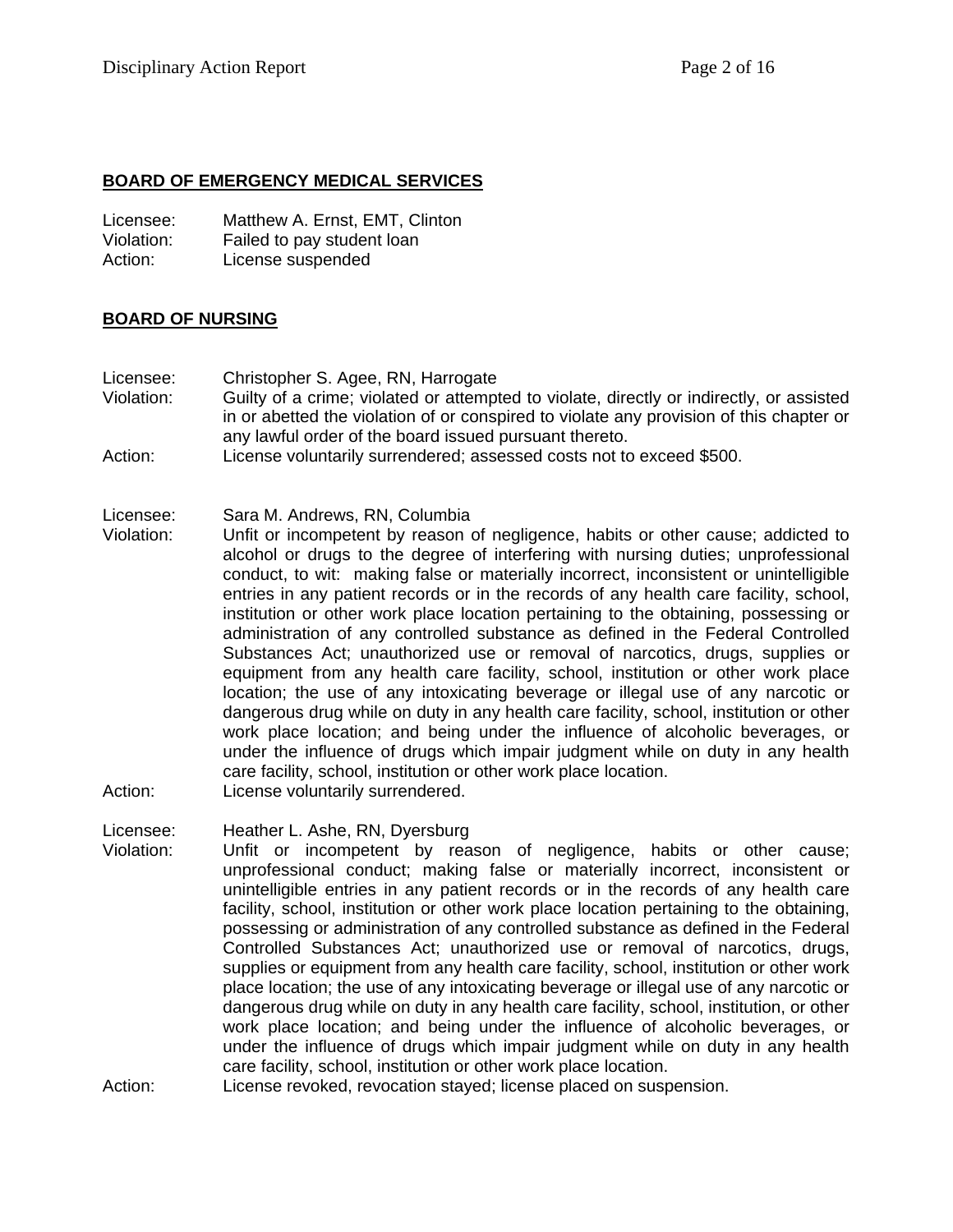Licensee: Laura Baldwin-Gullard, RN, Mulberry

Violation: Unprofessional conduct, to wit: practicing professional nursing in a manner inconsistent with T.C.A. §63-7-103

Action: License placed on probation for a minimum of two years with terms and condition; assessed costs not to exceed \$2,000

Licensee: Angel M. Bell, LPN, Vanleer

- Violation: Action: Unfit or incompetent by reason of negligence, habits or other cause; unprofessional conduct; making false or materially incorrect, inconsistent or unintelligible entries in any patient records or in the records of any health care facility, school, institution or other work place location pertaining to the obtaining, possessing or administration of any controlled substance as defined in the Federal Controlled Substances Act; unauthorized use or removal of narcotics, drugs, supplies or equipment from any health care facility, school, institution or other work place location; and being under the influence of alcoholic beverages, or under the influence of drugs which impair judgment while on duty in any health care facility, school, institution or other work place location.
- License voluntarily surrendered.
- Licensee:
	- Krista T. Bierly, RN, Fairview
- Violation: Unprofessional conduct, to wit: making false or materially incorrect, inconsistent or unintelligible entries in any patient records or in the records of any health care facility, school, institution or other work place location pertaining to the obtaining, possessing or administration of any controlled substance as defined in the Federal Controlled Substances Act; and unauthorized use or removal of narcotics, drugs, supplies or equipment from any health care facility, school, institution or other work place location.
- Action: License revoked; revocation stayed; license placed on probation to run concurrent with monitoring agreement already in place with the Tennessee Professional Assistance Program, but not less than three years.
- Licensee: Tambra Bigham, RN, Memphis
- Violation: Unfit or incompetent by reason of negligence, habits or other cause; addicted to alcohol or drugs to the degree of interfering with nursing duties; abandoning or neglecting a patient requiring nursing care; the use of any intoxicating beverage or illegal use of any narcotic or dangerous drug while on duty in any health care facility, school, institution or other work place location; and being under the influence of alcoholic beverages, or under the influence of drugs which impair judgment while on duty in any health care facility, school, institution or other work place location
- Action: License voluntarily surrendered

Licensee: Elizabeth S. Blair, RN, Jackson

Unauthorized use or removal of narcotics, drugs, supplies, or equipment from any health care facility, school, institution or other work place location; the use of any intoxicating beverage or illegal use of any narcotic or dangerous drug while on duty in any health care facility, school, institution or other work place location;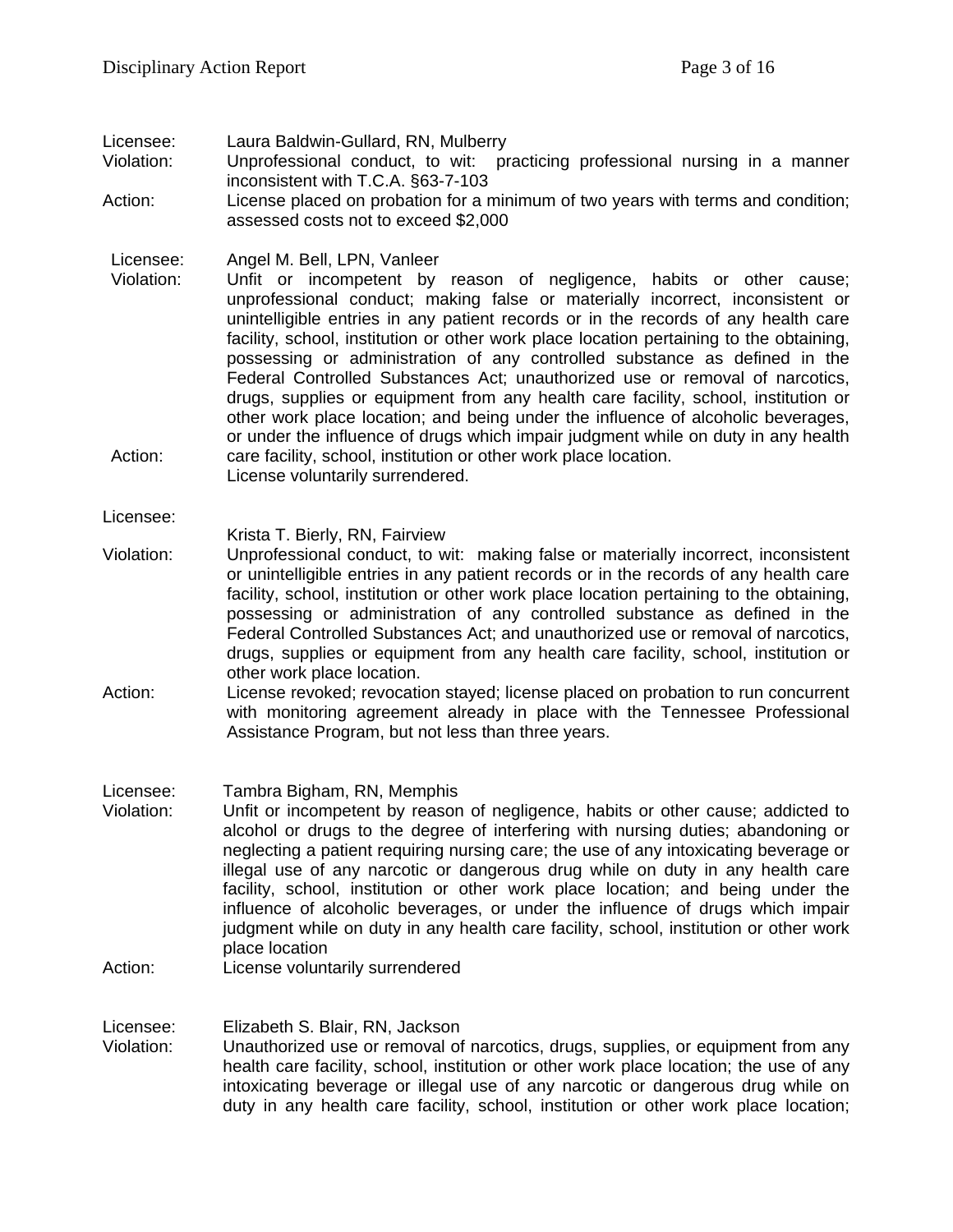|                                    | being under the influence of alcoholic beverages, or under the influence of drugs<br>which impair judgment while on duty in any health care facility, school, institution<br>or other work place location                                                                                                                                                                                                                                                                                                                                                                                                                                                                                                                                                                                                                                                                                                                                                                                                                                                                                                                                                             |
|------------------------------------|-----------------------------------------------------------------------------------------------------------------------------------------------------------------------------------------------------------------------------------------------------------------------------------------------------------------------------------------------------------------------------------------------------------------------------------------------------------------------------------------------------------------------------------------------------------------------------------------------------------------------------------------------------------------------------------------------------------------------------------------------------------------------------------------------------------------------------------------------------------------------------------------------------------------------------------------------------------------------------------------------------------------------------------------------------------------------------------------------------------------------------------------------------------------------|
| Action:                            | License revoked, revocation stayed; license placed on probation; must meet<br>certain terms and conditions                                                                                                                                                                                                                                                                                                                                                                                                                                                                                                                                                                                                                                                                                                                                                                                                                                                                                                                                                                                                                                                            |
| Licensee:<br>Violation:<br>Action: | Felecia A. Bonds, LPN, Memphis<br>Guilty of a crime<br>Assessed \$500 civil penalty                                                                                                                                                                                                                                                                                                                                                                                                                                                                                                                                                                                                                                                                                                                                                                                                                                                                                                                                                                                                                                                                                   |
| Licensee:<br>Violation:<br>Action: | Lory R. Bryan, RN, Lynchburg<br>Guilty of a crime<br>License voluntarily surrendered                                                                                                                                                                                                                                                                                                                                                                                                                                                                                                                                                                                                                                                                                                                                                                                                                                                                                                                                                                                                                                                                                  |
| Licensee:<br>Violation:            | Barbara L. Brauch, APN, RN<br>Unprofessional conduct; overprescribing and inappropriate prescribing of<br>controlled substances                                                                                                                                                                                                                                                                                                                                                                                                                                                                                                                                                                                                                                                                                                                                                                                                                                                                                                                                                                                                                                       |
| Action:                            | License placed on probation; cannot prescribe controlled substances or practice<br>pain management; practice as a nurse in Tennessee to cease upon current<br>expiration of license, which may not be renewed; assessed costs not to exceed<br>\$3000.                                                                                                                                                                                                                                                                                                                                                                                                                                                                                                                                                                                                                                                                                                                                                                                                                                                                                                                |
| Licensee:<br>Violation:<br>Action: | Laurie D. Burdick, RN, Germantown<br>Use of any intoxicating beverage or illegal use of any narcotic or dangerous drug<br>while on duty in any health care facility, school, institution or other work place<br>location; being under the influence of alcoholic beverages, or under the influence<br>of drugs which impair judgment while on duty in any health care facility, school,<br>institution or other work place location<br>License revoked; revocation stayed; license placed on probation to run concurrent                                                                                                                                                                                                                                                                                                                                                                                                                                                                                                                                                                                                                                              |
|                                    | with monitoring agreement already in place with the Tennessee Professional<br>Assistance Program, but not less than three years.                                                                                                                                                                                                                                                                                                                                                                                                                                                                                                                                                                                                                                                                                                                                                                                                                                                                                                                                                                                                                                      |
| Licensee:<br>Violation:            | Mallorie Martin Butcher, RN, Cordova<br>Unfit or incompetent by reason of negligence, habits or other cause; addicted to<br>alcohol or drugs to the degree of interfering with nursing duties; unprofessional<br>conduct, to wit: making false or materially incorrect, inconsistent or unintelligible<br>entries in any patient records or in the records of any health care facility, school,<br>institution or other work place location pertaining to the obtaining, possessing or<br>administration of any controlled substance as defined in the Federal Controlled<br>Substances Act; unauthorized use or removal of narcotics, drugs, supplies, or<br>equipment from any health care facility, school, institution, or other work place<br>location; the use of any intoxicating beverage or illegal use of any narcotic or<br>dangerous drug while on duty in any health care facility, school, institution, or other<br>work place location; and being under the influence of alcoholic beverages, or<br>under the influence of drugs which impair judgment while on duty in any health<br>care facility, school, institution or other work place location. |
| Action:                            | License revoked; revocation stayed; license placed on probation to run concurrent<br>with monitoring agreement already in place with the Tennessee Professional<br>Assistance Program, but not less than three years.                                                                                                                                                                                                                                                                                                                                                                                                                                                                                                                                                                                                                                                                                                                                                                                                                                                                                                                                                 |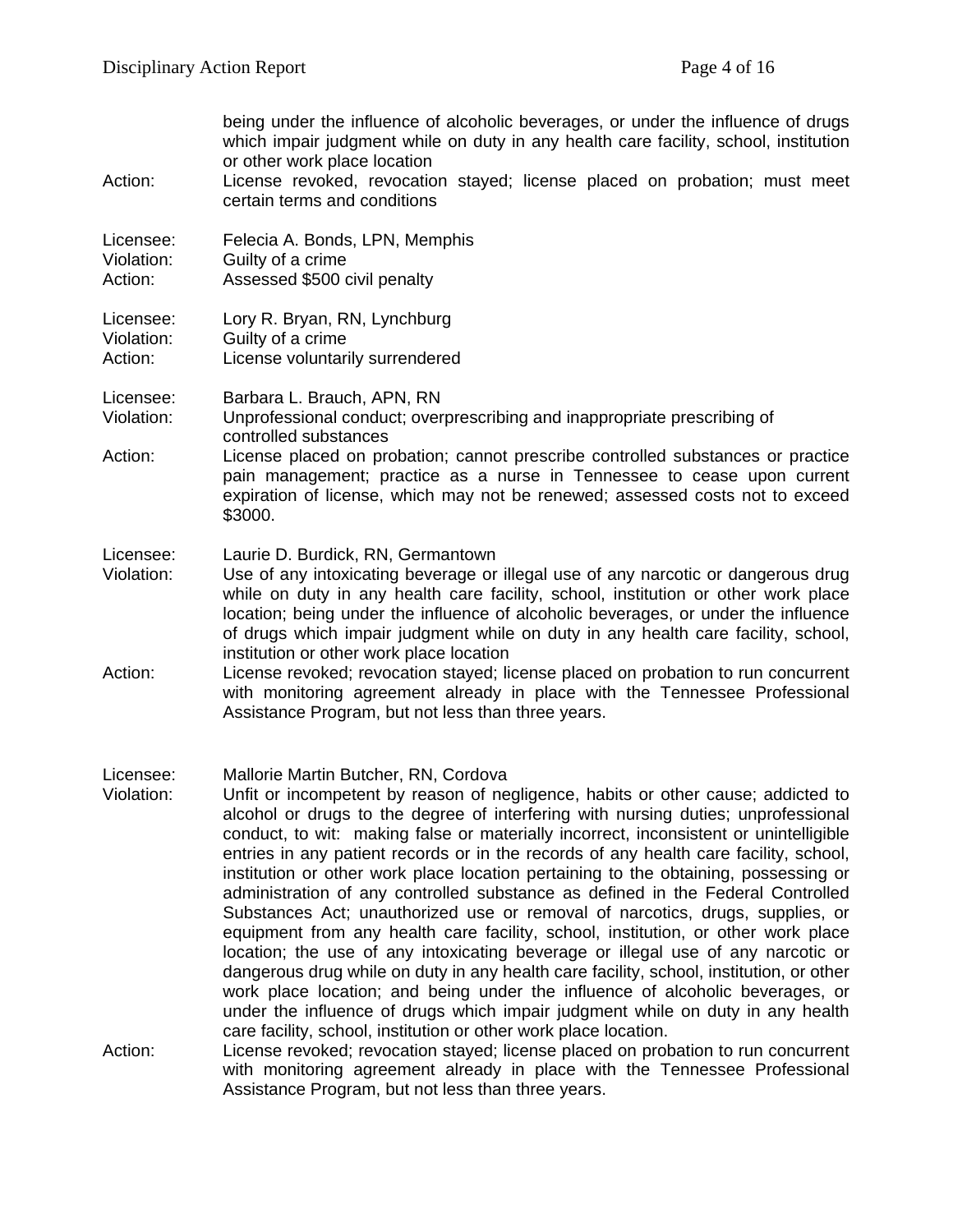| Licensee:<br>Violation:            | Leslie E. Camper, RN, Trezevant<br>Unprofessional conduct; and aiding, abetting, assisting or hiring an individual to<br>violate or circumvent any law or duly promulgated rule intended to guide the<br>conduct of a nurse or any other licensed health care provider                                                                                                                                                                                                                                                                                                                                                                                                                                                                                                                                                                                                                                                                                                                                                             |
|------------------------------------|------------------------------------------------------------------------------------------------------------------------------------------------------------------------------------------------------------------------------------------------------------------------------------------------------------------------------------------------------------------------------------------------------------------------------------------------------------------------------------------------------------------------------------------------------------------------------------------------------------------------------------------------------------------------------------------------------------------------------------------------------------------------------------------------------------------------------------------------------------------------------------------------------------------------------------------------------------------------------------------------------------------------------------|
| Action:                            | License reprimanded; assessed \$500 civil penalty.                                                                                                                                                                                                                                                                                                                                                                                                                                                                                                                                                                                                                                                                                                                                                                                                                                                                                                                                                                                 |
| Licensee:<br>Violation:<br>Action: | Amanda L. Carpenter, RN, Dalton, Ga.<br>Unprofessional conduct<br>License placed on probation to coincide with probation issued by the Georgia<br>Board of Nursing. Before practicing in the state of Tennessee, licensee must be<br>evaluated via the Tennessee Professional Assistance Program and follow any<br>recommended monitoring agreement with probation to track length of Tennessee<br>monitoring agreement.                                                                                                                                                                                                                                                                                                                                                                                                                                                                                                                                                                                                           |
| Licensee:<br>Violation:<br>Action: | Stuart M. Cawthorn, LPN, Bradyville<br>Violated or attempted to violate, directly or indirectly, or assisted in or abetted the<br>violation of or conspired to violate any provision of this chapter or any lawful order<br>of the board issued pursuant thereto.<br>License voluntarily surrendered.                                                                                                                                                                                                                                                                                                                                                                                                                                                                                                                                                                                                                                                                                                                              |
|                                    |                                                                                                                                                                                                                                                                                                                                                                                                                                                                                                                                                                                                                                                                                                                                                                                                                                                                                                                                                                                                                                    |
| Licensee:<br>Violation:<br>Action: | Cassandra M. Cook, RN, Sweetwater<br>Unfit or incompetent by reason of negligence, habits or other cause;<br>unprofessional conduct; making false or materially incorrect, inconsistent or<br>unintelligible entries in any patient records or in the records of any health care<br>facility, school, institution or other work place location pertaining to the obtaining,<br>possessing or administration of any controlled substance as defined in the Federal<br>Controlled Substances Act; unauthorized use or removal of narcotics, drugs,<br>supplies or equipment from any health care facility, school, institution or other work<br>place location; and revocation, suspension, probation or other discipline of a<br>license to practice nursing by another state or territory of the United States for any<br>act or omission which would constitute grounds for the revocation, suspension,<br>probation or other discipline of a license in this state.<br>License revoked, revocation stayed; placed on suspension. |
| Licensee:                          | April Dawn Stephens Cooprider, LPN, Athens                                                                                                                                                                                                                                                                                                                                                                                                                                                                                                                                                                                                                                                                                                                                                                                                                                                                                                                                                                                         |
| Violation:                         | Unprofessional conduct; and being under the influence of alcoholic beverages, or<br>under the influence of drugs which impair judgment while on duty in any health<br>care facility, school, institution or other work place location.                                                                                                                                                                                                                                                                                                                                                                                                                                                                                                                                                                                                                                                                                                                                                                                             |
| Action:                            | License voluntarily surrendered.                                                                                                                                                                                                                                                                                                                                                                                                                                                                                                                                                                                                                                                                                                                                                                                                                                                                                                                                                                                                   |
| Licensee:<br>Violation:            | Mitzi L. Counter, LPN, Nashville<br>Unfit or incompetent by reason of negligence, habits or other cause;<br>unprofessional conduct; making false or materially incorrect, inconsistent or<br>unintelligible entries in any patient records or in the records of any health care<br>facility, school, institution or other work place location pertaining to the obtaining,<br>possessing or administration of any controlled substance as defined in the Federal<br>Controlled Substances Act; unauthorized use or removal of narcotics, drugs,<br>supplies or equipment from any health care facility, school, institution or other work                                                                                                                                                                                                                                                                                                                                                                                          |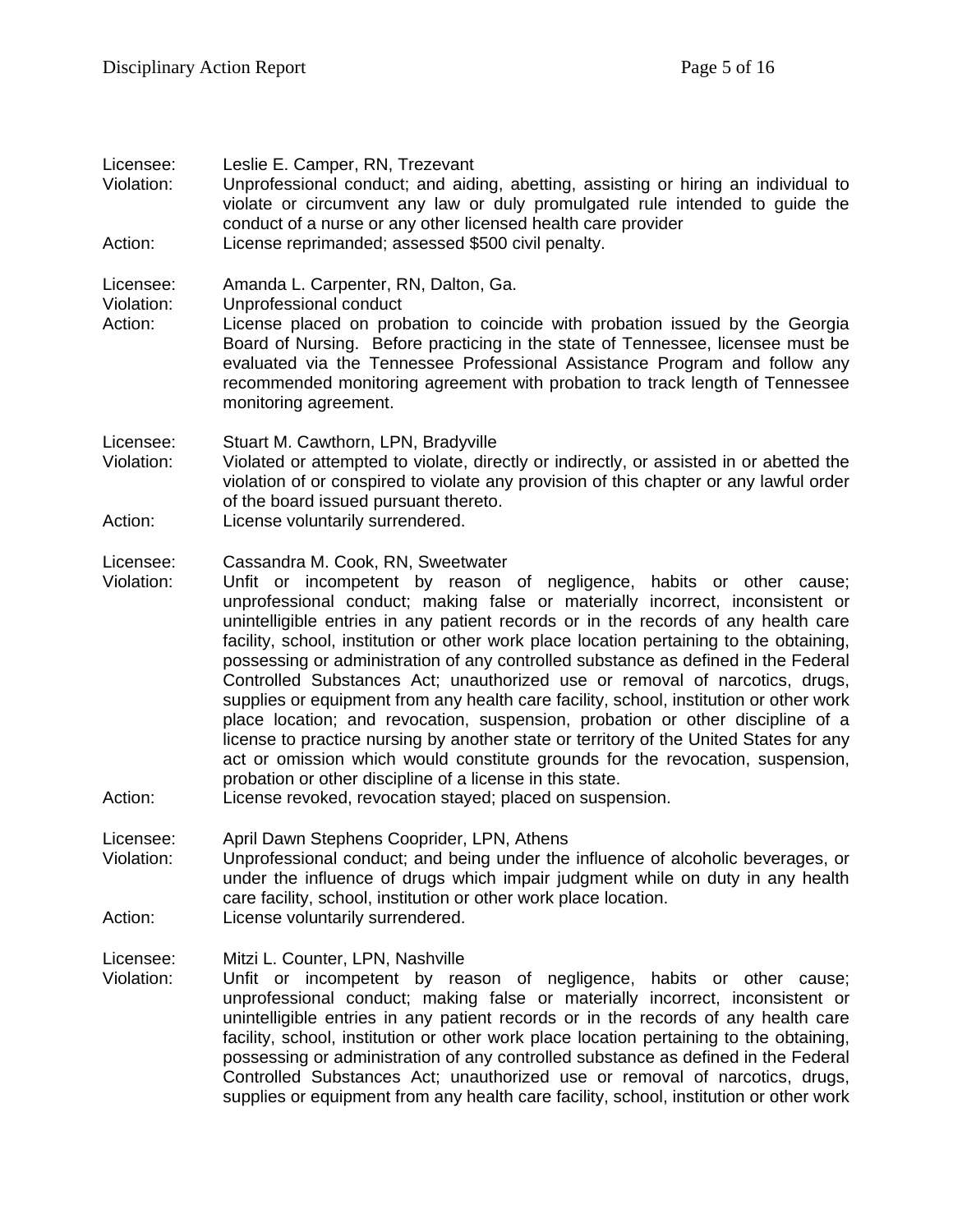place location; impersonating another licensed practitioner; and engaging in acts of dishonesty which relate to the practice of nursing.

Action: License voluntarily surrendered.

Licensee: Brittany S. Davis, LPN, Crossville

Unfit or incompetent by reason of negligence, habits or other cause; unprofessional conduct; the use of any intoxicating beverage or illegal use of any narcotic or dangerous drug while on duty in any health care facility, school, institution or other work place location; being under the influence of alcoholic beverages, or under the influence of drugs which impair judgment while on duty in any health care facility, school, institution or other work place location; and engaging in acts of dishonesty which relate to the practice of nursing. Action: License voluntarily surrendered.

Licensee: Heather L. Dickey, LPN, Knoxville

Violation: Guilty of a crime; unprofessional conduct; and engaging in acts of dishonesty which relate to the practice of nursing.

Action: License revoked, revocation stayed and license placed on suspension.

Licensee: Gene G. Dougherty, RN, Paris

- Violation: Guilty of a crime; unfit or incompetent by reason of negligence, habits or other cause; addicted to alcohol or drugs to the degree of interfering with nursing duties; unprofessional conduct; failure to maintain a record for each patient which accurately reflects the nursing problems and interventions for the patient and/or failure to maintain a record for each patient which accurately reflects the name and title of the nurse providing care; making false or materially incorrect, inconsistent or unintelligible entries in any patient records or in the records of any health care facility, school, institution or other work place location pertaining to the obtaining, possessing or administration of any controlled substance as defined in the Federal Controlled Substances Act; unauthorized use or removal of narcotics, drugs, supplies or equipment from any health care facility, school, institution or other work place location; the use of any intoxicating beverage or illegal use of any narcotic or dangerous drug while on duty in any health care facility, school, institution or other work place location; being under the influence of alcoholic beverages, or under the influence of drugs which impair judgment while on duty in any health care facility, school, institution or other work place location; aiding, abetting, assisting or hiring an individual to violate or circumvent any law or duly promulgated rule intended to guide the conduct of a nurse or any other licensed health care provider; and engaging in acts of dishonesty which relate to the practice of nursing.
- Action: License revoked, revocation stayed; license placed on probation to run concurrent with monitoring agreement already in place with the Tennessee Professional Assistance Program, but not less than three years.

Licensee: Shirley G. Douglas, RN, Knoxville

Violation: Unfit or incompetent by reason of negligence, habits or other cause; addicted to alcohol or drugs to the degree of interfering with nursing duties; unprofessional conduct; unauthorized use or removal of narcotics, drugs, supplies or equipment from any health care facility, school, institution or other work place location; the use of any intoxicating beverage or illegal use of any narcotic or dangerous drug while on duty in any health care facility, school, institution or other work place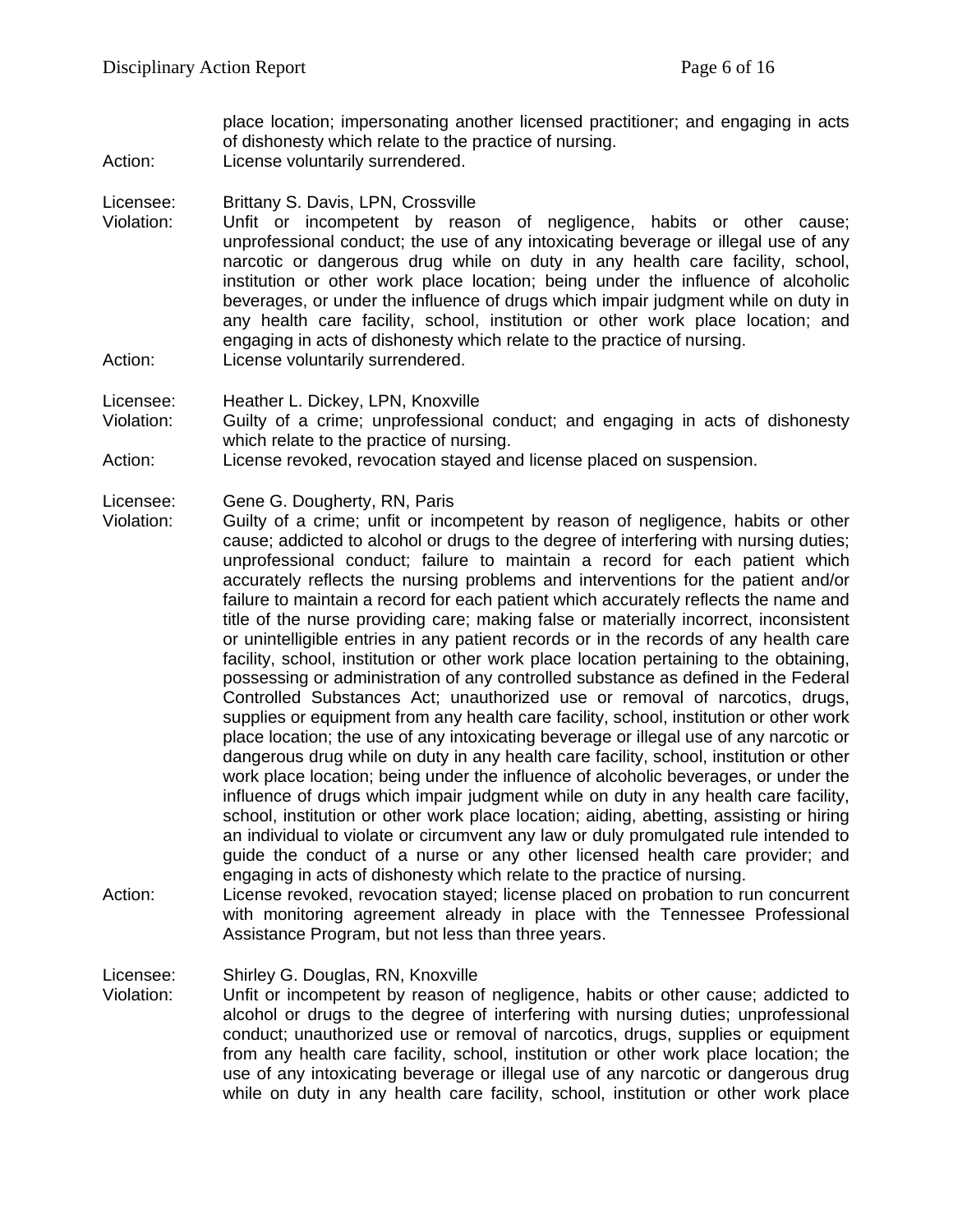location; being under the influence of alcoholic beverages, or under the influence of drugs which impair judgment while on duty in any health care facility, school, institution or other work place location; and engaging in acts of dishonesty which relate to the practice of nursing.

Action: License revoked, revocation stayed; license placed on probation to run concurrent with monitoring agreement already in place with the Tennessee Professional Assistance Program, but not less than three years.

Licensee: Beverly T. Drake, RN, Chattanooga

- Violation: Violated or attempted to violate, directly or indirectly, or assisted in or abetted the violation of or conspired to violate any provision of this chapter or any lawful order of the board issued pursuant thereto.
- Action: License voluntarily surrendered.

Licensee: Patrick S. Drummond, RN, APN, Jonesboro, Ark.

- Violation: Unfit or incompetent by reason of negligence, habits or other cause; unprofessional conduct; unauthorized use or removal of narcotics, drugs, supplies or equipment from any health care facility, school, institution or other work place location; and revocation, suspension, probation or other discipline of a license to practice nursing in another state or territory of the United States for any act or omission which would constitute grounds for the revocation, suspension, probation or other discipline of a license in this state.
- Action: Advanced Practice Nurse Certification is suspended
- Licensee: William N. Duckworth, RN, Baton Rouge, La.
- Violation: Unprofessional conduct, to wit: revocation, suspension, probation or other discipline of a license to practice nursing in another state or territory of the United States for any act or omission which would constitute grounds for the revocation, suspension, probation or other discipline of a license in this state.
- Action: License is placed on probation to run concurrent with period of probation issued by the Louisiana State Board of Nursing.

Licensee: Elizabeth D. Fields, RN, Bartlett<br>Violation: Unfit or incompetent by real

- Unfit or incompetent by reason of negligence, habits or other cause; unprofessional conduct; failure to maintain a record for each patient which accurately reflects the nursing problems and interventions for the patient and/or failure to maintain a record for each patient which accurately reflects the name and title of the nurse providing care; making false or materially incorrect, inconsistent or unintelligible entries in any patient records or in the records of any health care facility, school, institution or other work place location pertaining to the obtaining, possessing or administration of any controlled substance as defined in the Federal Controlled Substances Act; unauthorized use or removal of narcotics, drugs, supplies or equipment from any health care facility, school, institution, or other work place location; practicing professional nursing in a manner inconsistent with T.C.A. §63-7-103; and engaging in acts of dishonesty which relate to the practice of nursing.
- Action: License revoked, revocation stayed; license is suspended.

Licensee: Helen M. Fitzpatrick, RN, Brooklyn, NY

Violation: Guilty of a crime; unprofessional conduct, to wit: failure to maintain a record for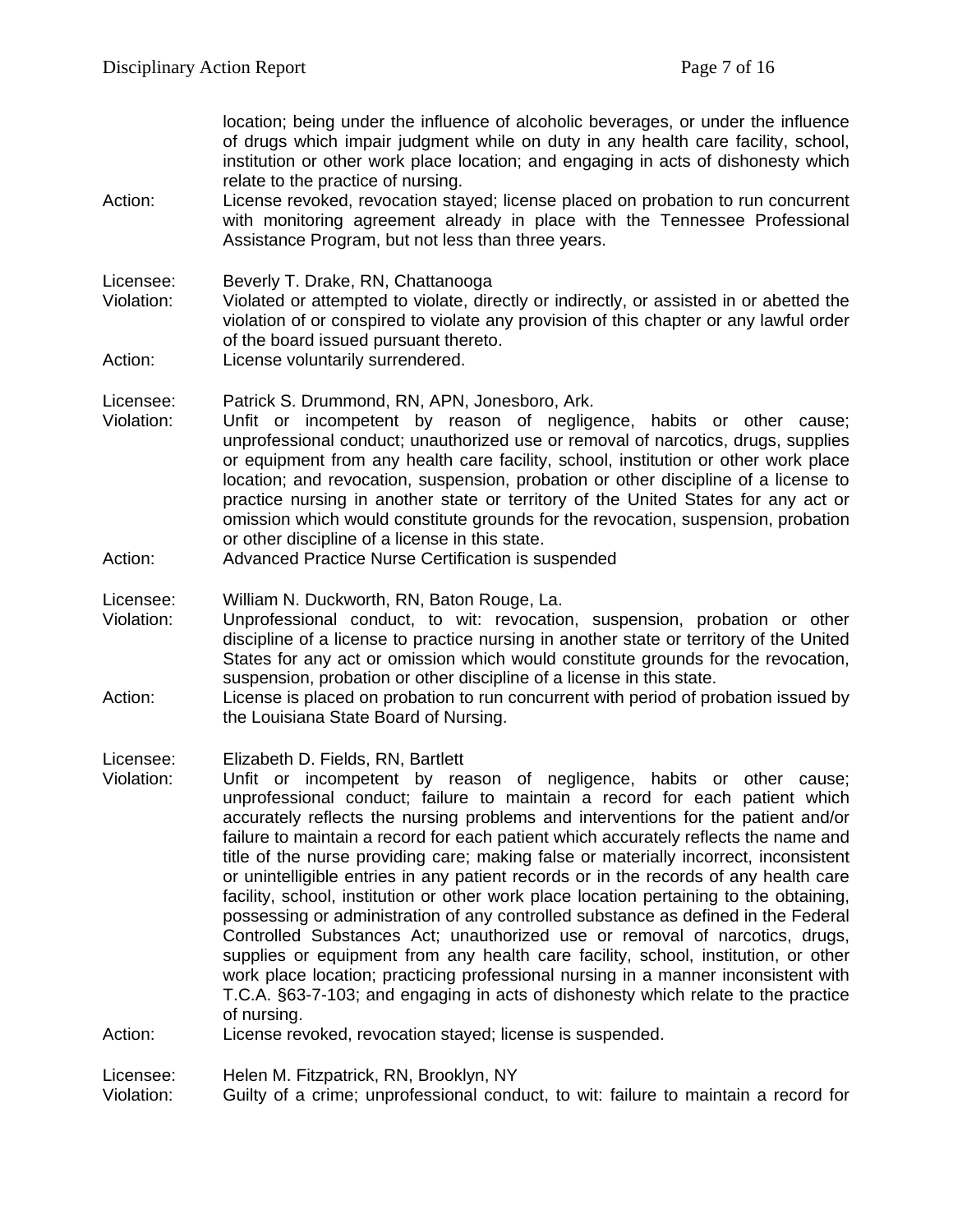each patient which accurately reflects the nursing problems and interventions for the patient and/or failure to maintain a record for each patient which accurately reflects the name and title of the nurse providing care; unauthorized use or removal of narcotics, drugs, supplies or equipment from any health care facility, school, institution or other work place location.

Action: License voluntarily surrendered.

### Licensee: James W. Green, RN, Talbott

Violation: Unfit or incompetent by reason of negligence, habits or other cause; unprofessional conduct; the use of any intoxicating beverage or illegal use of any narcotic or dangerous drug while on duty in any health care facility, school, institution or other work place location; and being under the influence of alcoholic beverages, or under the influence of drugs which impair judgment while on duty in any health care facility, school, institution or other work place location.

Action: License revoked, revocation stayed; license placed on suspension.

Licensee: Monica B. Harwood, LPN, Johnson City

Violation: Guilty of a crime; unfit or incompetent by reason of negligence, habits or other cause; unprofessional conduct, to wit: unauthorized use or removal of narcotics, drugs, supplies, or equipment from any health care facility, school, institution or other work place location; and engaging in acts of dishonesty which relate to the practice of nursing.

Action: License revoked; assessed \$1,500 civil penalty and costs not to exceed \$2,000.

Licensee: Misty E. Henderson, LPN, Knoxville

- Violation: Unprofessional conduct; failure to maintain a record for each patient which accurately reflects the nursing problems and interventions for the patient and/or failure to maintain a record for each patient which accurately reflects the name and title of the nurse providing care; making false or materially incorrect, inconsistent or unintelligible entries in any patient records or in the records of any health care facility, school, institution or other work place location pertaining to the obtaining, possessing or administration of any controlled substance as defined in the Federal Controlled Substances Act; abandoning or neglecting a patient requiring nursing care; and engaging in acts of dishonesty which relate to the practice of nursing.
- Action: License placed on probation for two years with terms and conditions; assessed \$1,000 civil penalty.

Licensee: Jenny R. Holder, RN, Lakeland<br>Violation: Unprofessional conduct: enga

- Unprofessional conduct; engaging in acts of dishonesty which relate to the practice of nursing.
- Action: Assessed \$500 civil penalty.

Licensee: Michael Jim Jordan, RN, Wartburg

Violation: Unprofessional conduct; use of any intoxicating beverage or illegal use of any narcotic or dangerous drug while on duty in any health care facility, school, institution or other work place location; and being under the influence of alcoholic beverages, or under the influence of drugs which impair judgment while on duty in any health care facility, school, institution or other work place location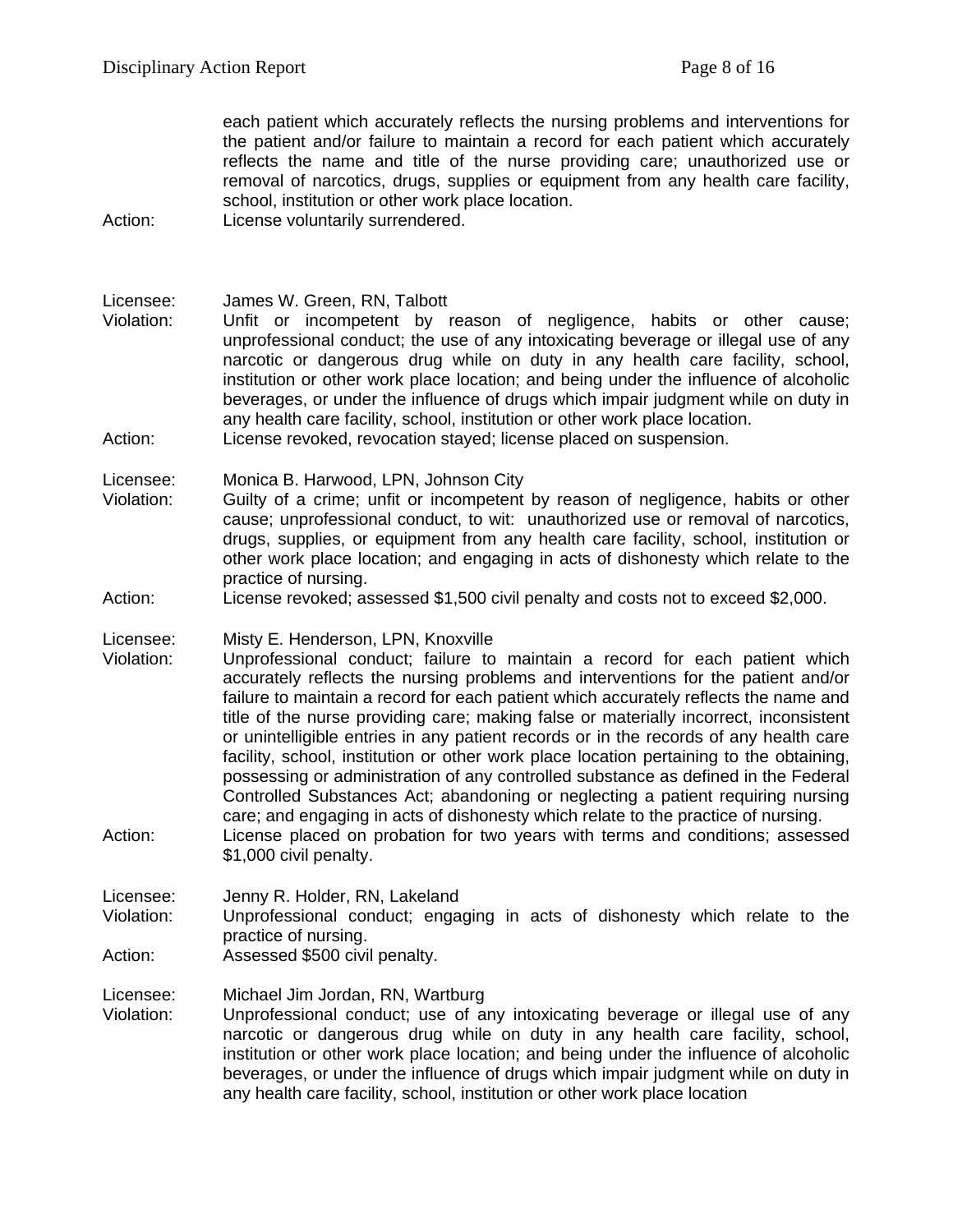Action: License revoked; revocation stayed; license placed on probation to run concurrent with monitoring agreement already in place with the Tennessee Professional Assistance Program, but not less than three years.

| Licensee:<br>Violation:            | Sandy J. Knight, LPN, Knoxville<br>Guilty of a crime; unfit or incompetent by reason of negligence, habits or other<br>cause; unprofessional conduct, to wit: engaging in acts of dishonesty which relate<br>to the practice of nursing.                                                                                                                                                                                                                                                             |
|------------------------------------|------------------------------------------------------------------------------------------------------------------------------------------------------------------------------------------------------------------------------------------------------------------------------------------------------------------------------------------------------------------------------------------------------------------------------------------------------------------------------------------------------|
| Action:                            | License voluntarily surrendered; assessed costs not to exceed \$500.                                                                                                                                                                                                                                                                                                                                                                                                                                 |
| Licensee:<br>Violation:            | Rhonda Linam, RN, Savannah<br>Unfit or incompetent by reason of negligence, habits or other cause; and<br>unprofessional conduct, to wit: failure to maintain a record for each patient which<br>accurately reflects the nursing problems and interventions for the patient and/or<br>failure to maintain a record for each patient which accurately reflects the name and<br>title of the nurse providing care, and practicing professional nursing in a manner<br>inconsistent with TCA §63-7-103. |
| Action:                            | License reprimanded; must meet certain terms and conditions; assessed costs not<br>to exceed \$2,000.                                                                                                                                                                                                                                                                                                                                                                                                |
| Licensee:<br>Violation:<br>Action: | Stacy L. Lutwinski, LPN, Murfreesboro<br>Unprofessional conduct<br>License voluntarily surrendered.                                                                                                                                                                                                                                                                                                                                                                                                  |
| Licensee:<br>Violation:<br>Action: | Gerald Kevin Millard, RN, Hendersonville<br>Guilty of a crime; unprofessional conduct.<br>License revoked; revocation stayed; license placed on probation to run concurrent<br>with monitoring agreement already in place with the Tennessee Professional<br>Assistance Program, but not less than three years.                                                                                                                                                                                      |
| Licensee:<br>Violation:            | Jackee D. Marsh, LPN, McMinnville<br>Guilty of a crime; addicted to alcohol or drugs to the degree of interfering with<br>nursing duties.                                                                                                                                                                                                                                                                                                                                                            |
| Action:                            | License revoked, revocation stayed; license placed on suspension.                                                                                                                                                                                                                                                                                                                                                                                                                                    |
| Licensee:<br>Violation:<br>Action: | Timothy W. Osborne, RN, Lebanon<br>Guilty of a crime<br>License placed on probation for two years with terms and conditions; assessed<br>costs not to exceed \$500.                                                                                                                                                                                                                                                                                                                                  |
| Licensee:<br>Violation:<br>Action: | Ginger G. Parham, LPN, Henning<br>Has violated or attempted to violate, directly or indirectly, or assisted in or abetted<br>the violation of or conspired to violate any provision of this chapter or any lawful<br>order of the board issued pursuant thereto.<br>License voluntarily surrendered; assessed costs not to exceed \$200.                                                                                                                                                             |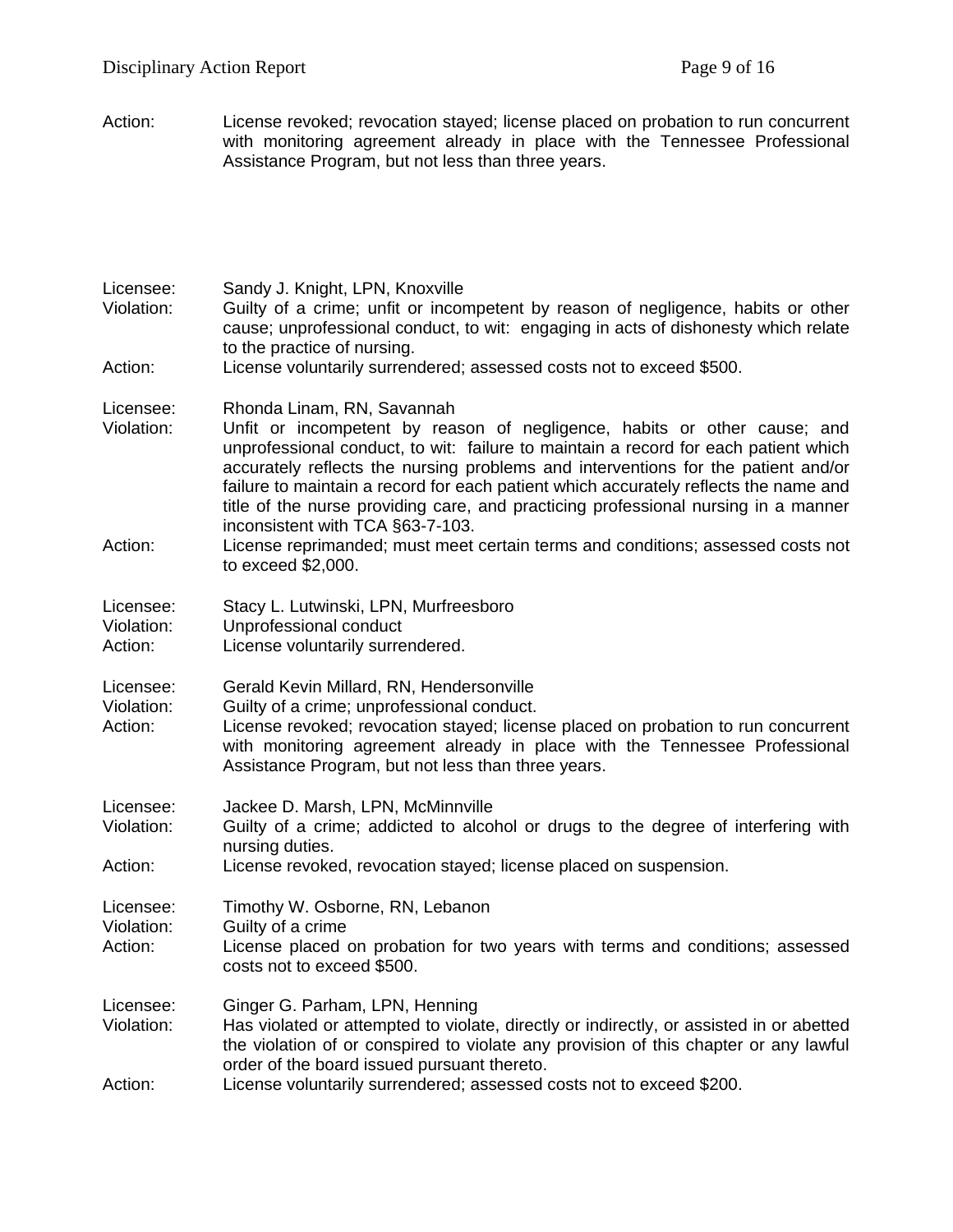Licensee: Nancy S. Palmore, RN, APN, Cottontown<br>Violation: Disciplinary action taken by the Florida De Disciplinary action taken by the Florida Department of Health Action: Guilty of a crime and guilty of unprofessional conduct. License revoked; revocation stayed; license placed on probation to run concurrent with monitoring agreement already in place with the Tennessee Professional Assistance Program; assessed costs not to exceed \$2,000.

Licensee: Kristie D. Rhea, RN, Ripley

Violation: Unfit or incompetent by reason of negligence, habits or other cause; unprofessional conduct; unauthorized use or removal of narcotics, drugs, supplies, or equipment from any health care facility, school, institution or other work place location; the use of any intoxicating beverage or illegal use of any narcotic or dangerous drug while on duty in any health care facility, school, institution or other work place location; being under the influence of alcoholic beverages, or under the influence of drugs which impair judgment while on duty in any health care facility, school, institution or other work place location; and engaging in acts of dishonesty which relate to the practice of nursing.

Action: License voluntarily surrendered; assessed costs not to exceed \$2,000.

Licensee: Leesa C. Spencer, RN, Bartlett

Violation: Unfit or incompetent by reason of negligence, habits or other cause; addicted to alcohol or drugs to the degree of interfering with nursing duties; unprofessional conduct; making false or materially incorrect, inconsistent or unintelligible entries in any patient records or in the records of any health care facility, school, institution or other work place location pertaining to the obtaining, possessing or administration of any controlled substance as defined in the Federal Controlled Substances Act; unauthorized use or removal of narcotics, drugs, supplies or equipment from any health care facility, school, institution or other work place location; use of any intoxicating beverage or illegal use of any narcotic or dangerous drug while on duty in any health care facility, school, institution or other work place location; and being under the influence of alcoholic beverages, or under the influence of drugs which impair judgment while on duty in any health care facility, school, institution or other work place location.

#### Action: License revoked, revocation stayed; license placed on suspension.

| Licensee:  | Leslie Stanfield, RN, Raymer                                                                                                                                                                                                   |
|------------|--------------------------------------------------------------------------------------------------------------------------------------------------------------------------------------------------------------------------------|
| Violation: | Has violated or attempted to violate, directly or indirectly, or assisted in or abetted<br>the violation of or conspired to violate any provision of this chapter or any lawful<br>order of the board issued pursuant thereto. |
| Action:    | License revoked; assessed \$500 civil penalty and costs not to exceed \$2,000.                                                                                                                                                 |
| Licensee:  | Alice T. Stetler, RN, Holladay                                                                                                                                                                                                 |
| Violation: | Unfit or incompetent by reason of negligence, habits or other cause; addicted to<br>alcohol or drugs to the degree of interfering with nursing duties.                                                                         |
| Action:    | License voluntarily surrendered.                                                                                                                                                                                               |
| Licensee:  | Diane Sturgeon, RN, Franklin                                                                                                                                                                                                   |
| Violation: | Guilty of a crime; guilty of fraud or deceit in procuring or attempting to procure a<br>license to practice nursing.                                                                                                           |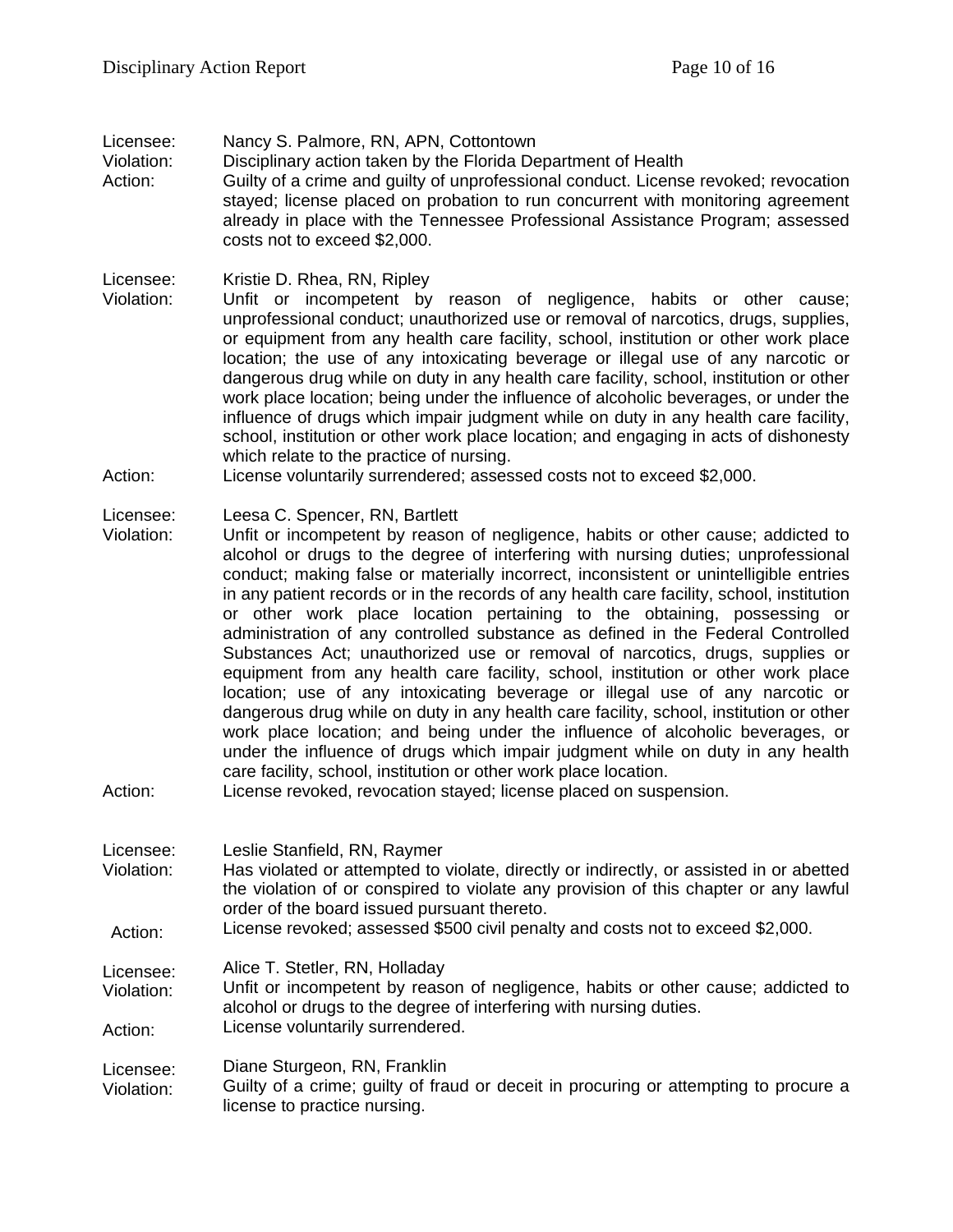Action: License revoked, revocation stayed; license placed on suspension.

Licensee: Kerri R. Suter, RN, APN, Hendersonville

- Violation: Guilty of fraud or deceit in procuring or attempting to procure a license to practice nursing; guilty of a crime; unfit or incompetent by reason of negligence, habits or other cause; addicted to alcohol or drugs to the degree of interfering with nursing duties; unprofessional conduct; being under the influence of alcoholic beverages, or under the influence of drugs which impair judgment while on duty in any health care facility, school, institution or other work place location; and engaging in acts of dishonesty which relate to the practice of nursing.
- Action: License revoked, revocation stayed; license placed on probation to run concurrent with monitoring agreement with the Tennessee Professional Assistance program, but not less than three years.

Licensee: Rita Walden, LPN, Milton

- Violation: Guilty of a crime; unfit or incompetent by reason of negligence, habits or other cause; addicted to alcohol or drugs to the degree of interfering with nursing duties; unprofessional conduct; making false or materially incorrect, inconsistent or unintelligible entries in any patient records or in the records of any health care facility, school, institution or other work place location pertaining to the obtaining, possessing or administration of any controlled substance as defined in the Federal Controlled Substances Act; unauthorized use or removal of narcotics, drugs, supplies or equipment from any health care facility, school, institution or other work place location; the use of any intoxicating beverage or illegal use of any narcotic or dangerous drug while on duty in any health care facility, school, institution or other work place location; being under the influence of alcoholic beverages, or under the influence of drugs which impair judgment while on duty in any health care facility, school, institution or other work place location; and engaging in acts of dishonesty which relate to the practice of nursing.
- Action: License revoked, revocation stayed; license placed on suspension.
- Licensee: Grace C. Veenker, RN, Hendersonville
- Violation: Unfit or incompetent by reason of negligence, habits or other cause; unprofessional conduct.
- Action: License voluntarily surrendered; assessed costs not to exceed \$500.

### **BOARD OF EXAMINERS FOR NURSING HOME ADMINISTRATORS**

Licensee: Marvin C. Frey, NHA, Dayton

- Violation: Unfit or incompetent by reasons of negligence, habits or other causes; willfully or repeatedly acted in a manner inconsistent with the health and safety of the patients in the home in which the licensee is the administrator
- Action: License placed on probation for one year; must meet certain terms and conditions; assessed \$1,000, plus costs

### **BOARD OF PHARMACY**

Licensee: Advanced Medical Solutions #3943, Nashville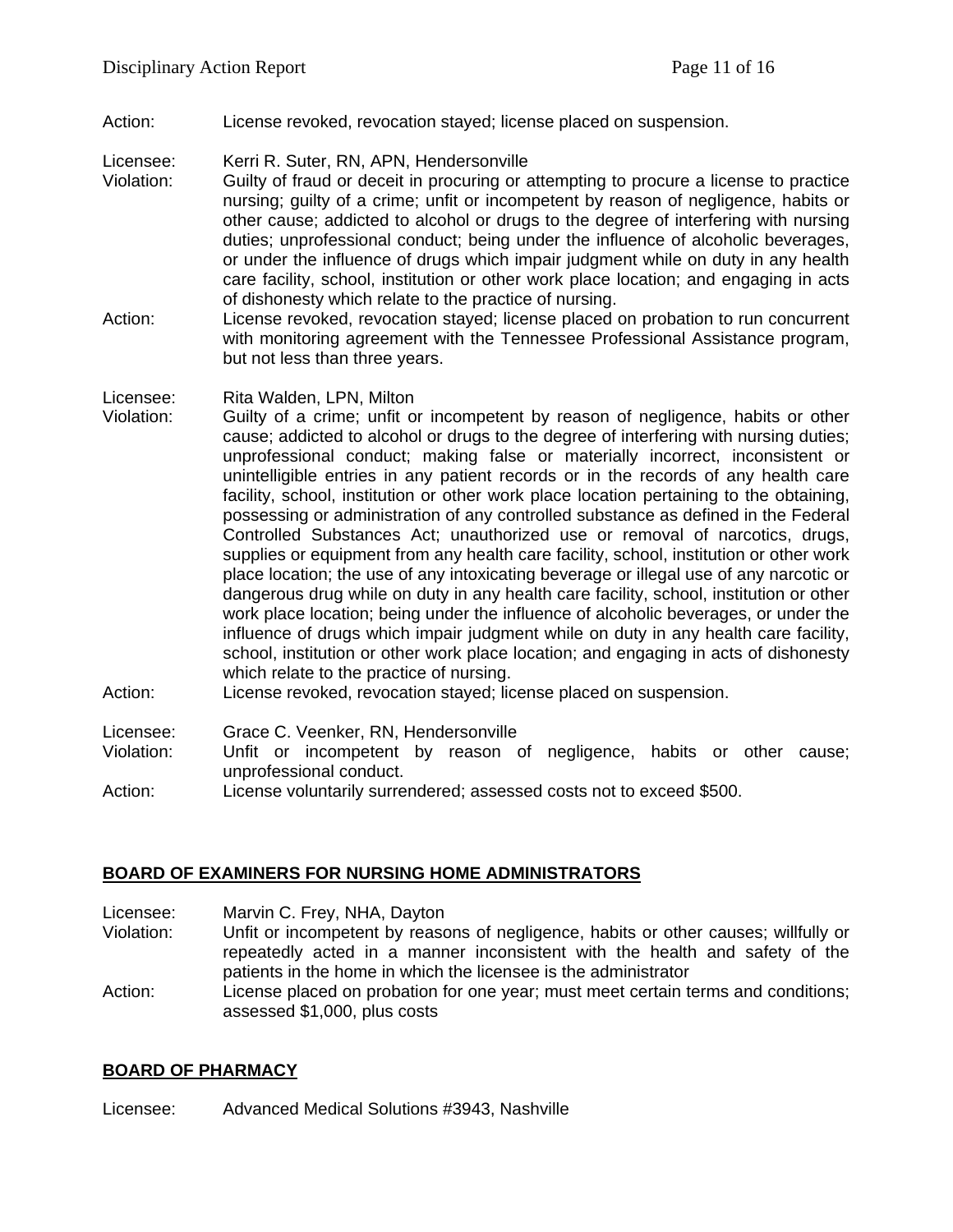| Violation:<br>Action:              | Operating without a facility license<br>Assessed \$50 civil penalty                                                                                                                                                                                                                                                                                                          |  |
|------------------------------------|------------------------------------------------------------------------------------------------------------------------------------------------------------------------------------------------------------------------------------------------------------------------------------------------------------------------------------------------------------------------------|--|
| Licensee:<br>Violation:<br>Action: | Candace Renee Anderson, DPh, Memphis<br>Practicing pharmacy without an active license<br>Assessed \$2,000 civil penalty                                                                                                                                                                                                                                                      |  |
| Licensee:<br>Violation:<br>Action: | Roy C. Anderson, II, DPh, Kingsport<br>Failed to ensure that pharmacy technician at pharmacy practice site was in<br>compliance with registration requirements<br>Assessed \$800 civil penalty                                                                                                                                                                               |  |
| Licensee:<br>Violation:<br>Action: | Scott A. Aubuchon, DPh, Paris<br>Failed to ensure that pharmacy technician at pharmacy practice site was in<br>compliance with registration requirements<br>Assessed \$1,400 civil penalty                                                                                                                                                                                   |  |
| Licensee:<br>Violation:<br>Action: | Christina Michelle Bailey, RT, Abingdon, Va.<br>Failed to maintain proper registration with the board<br>Assessed \$100 civil penalty                                                                                                                                                                                                                                        |  |
| Licensee:<br>Violation:<br>Action: | Jeffrey F. Binkley, DPh, Columbia<br>Failed to ensure that pharmacy technician at practice site was in compliance with<br>registration requirements<br>Assessed \$1,000 civil penalty                                                                                                                                                                                        |  |
| Licensee:<br>Violation:<br>Action: | Delta Pharma, Inc. #4503, Ripley, Miss.<br>Failure to maintain a physical barrier sufficient to protect against unauthorized<br>entry and pilferage of prescription drugs and devices and related materials; and<br>failed to display "pharmacist not on duty" sign during the absence of the<br>pharmacist from the pharmacy practice site.<br>Assessed \$100 civil penalty |  |
| Licensee:<br>Violation:<br>Action: | Kellie Diane Easton, RT, Somerville<br>Failed to maintain proper registration with the board<br>Assessed \$100 civil penalty                                                                                                                                                                                                                                                 |  |
| Licensee:<br>Violation:<br>Action: | Gregory L. Edgin, DPh, Lexington<br>Failed to ensure that individual at practice site was in compliance with registration<br>requirements as a pharmacy technician<br>Assessed \$2,400 civil penalty                                                                                                                                                                         |  |
| Licensee:<br>Violation:            | Russell L. Essary, DPh, Tazewell<br>Failed to provide patient counseling to three patients and/or caregivers on new<br>prescriptions and to 12 patients for refill prescriptions in accordance with board<br>rules                                                                                                                                                           |  |
| Action:                            | Assessed \$1,000 civil penalty                                                                                                                                                                                                                                                                                                                                               |  |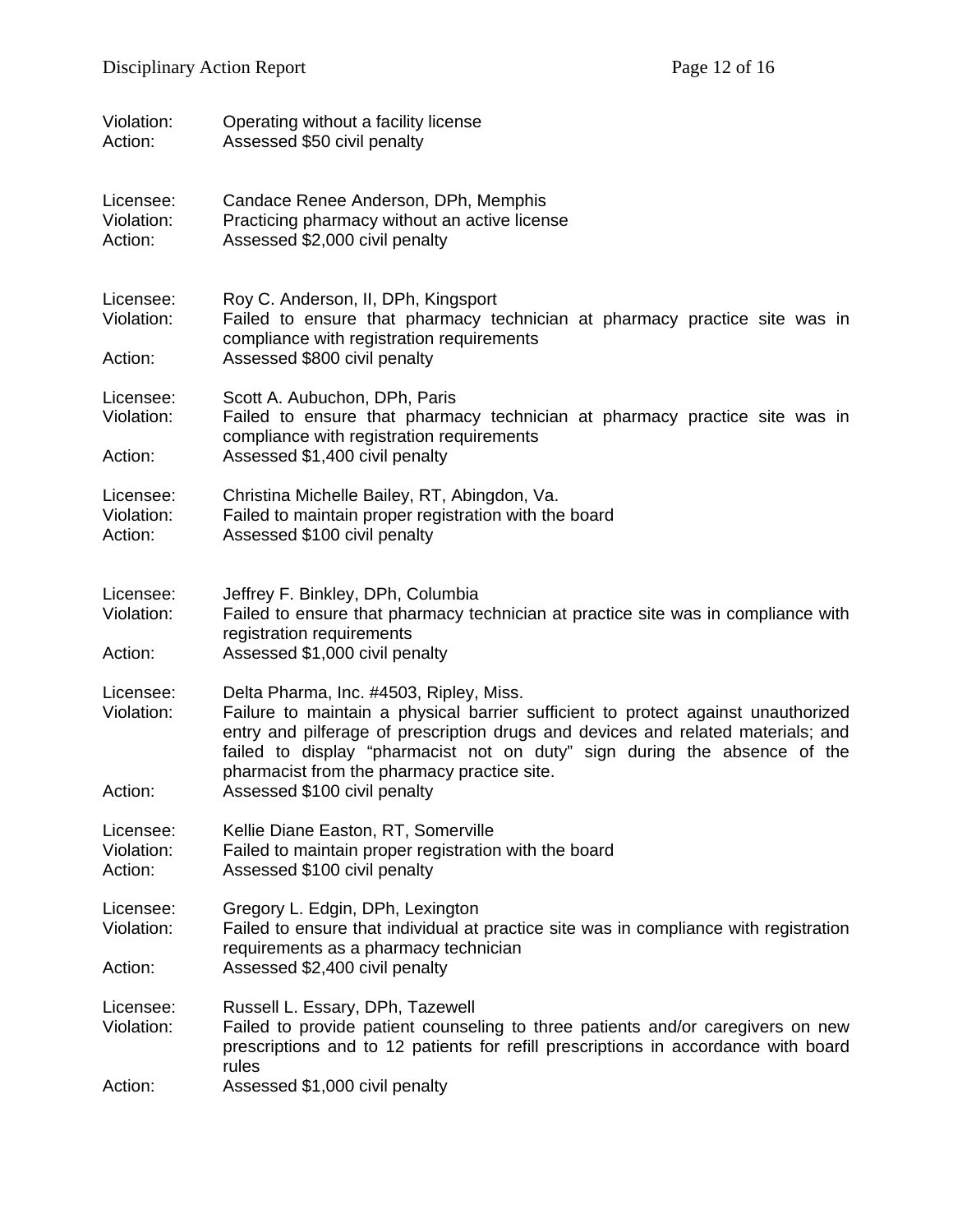| Licensee:<br>Violation:<br>Action: | Raymond L. Frederick, DPh, Knoxville<br>Failed to ensure that individual at practice site was in compliance with registration<br>requirements as a pharmacy technician and failed to ensure that pharmacy<br>technician at practice site was in compliance with registration requirements<br>Assessed \$11,100 civil penalty |
|------------------------------------|------------------------------------------------------------------------------------------------------------------------------------------------------------------------------------------------------------------------------------------------------------------------------------------------------------------------------|
| Licensee:<br>Violation:            | James D. Glass, DPh, Bristol<br>Failed to ensure that pharmacy technician at practice site was in compliance with<br>registration requirements                                                                                                                                                                               |
| Action:                            | Assessed \$200 civil penalty                                                                                                                                                                                                                                                                                                 |
| Licensee:<br>Violation:<br>Action: | Vivian K. Hamby, RT, Rockwood<br>Failed to maintain proper registration with the board<br>Assessed \$100 civil penalty                                                                                                                                                                                                       |
| Licensee:<br>Violation:            | Brandon Lee Hicks, DPh, Johnson City<br>Failed to ensure that individual at practice site was in compliance with registration<br>requirements as a pharmacy technician                                                                                                                                                       |
| Action:                            | Assessed \$400 civil penalty                                                                                                                                                                                                                                                                                                 |
| Licensee:<br>Violation:            | Nancy J. Hurt, DPh, Savannah<br>Failed to ensure that individual at practice site was in compliance with registration<br>requirements as a pharmacy technician                                                                                                                                                               |
| Action:                            | Assessed \$500 civil penalty                                                                                                                                                                                                                                                                                                 |
| Licensee:<br>Violation:            | William J. Johns, DPh, Germantown<br>Failed to ensure that pharmacy technician at practice site was in compliance with<br>registration requirements                                                                                                                                                                          |
| Action:                            | Assessed \$100 civil penalty                                                                                                                                                                                                                                                                                                 |
| Licensee:<br>Violation:            | Cynthia M. Landry, DPh, Somerville<br>Failed to ensure that pharmacy technician at practice site was in compliance with<br>registration requirements                                                                                                                                                                         |
| Action:                            | Assessed \$300 civil penalty                                                                                                                                                                                                                                                                                                 |
| Licensee:<br>Violation:<br>Action: | Steven H. Lane, DPh, Johnson City<br>Failed to ensure that pharmacy technicians at practice site was in compliance with<br>registration requirements<br>Assessed \$3,600 civil penalty                                                                                                                                       |
|                                    |                                                                                                                                                                                                                                                                                                                              |
| Licensee:<br>Violation:            | Matthew J. Lunsik, DPh, Jonesborough<br>Failed to ensure that individual at practice site was in compliance with registration<br>requirements as a pharmacy technician                                                                                                                                                       |
| Action:                            | Assessed \$300 civil penalty                                                                                                                                                                                                                                                                                                 |
| Licensee:<br>Violation:<br>Action: | Bertie Louise McGhee, RT, Jacksboro<br>Failed to maintain proper registration with the board<br>Assessed \$100 civil penalty                                                                                                                                                                                                 |
| Licensee:<br>Violation:            | April D. McKee, RT, Kingsport<br>Failed to maintain proper registration with the board                                                                                                                                                                                                                                       |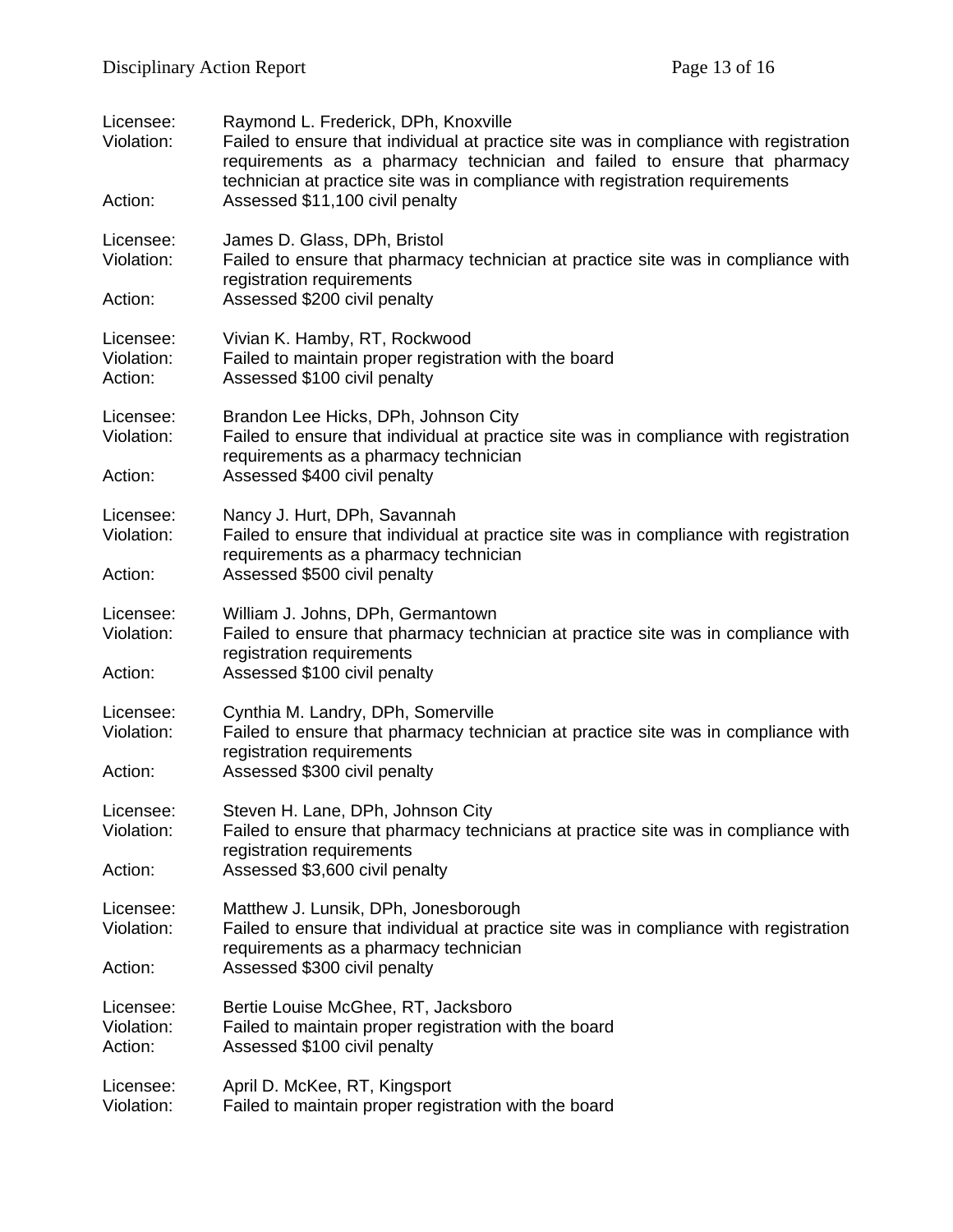| Action:                            | Assessed \$100 civil penalty                                                                                                                                                                                                                                                                                              |
|------------------------------------|---------------------------------------------------------------------------------------------------------------------------------------------------------------------------------------------------------------------------------------------------------------------------------------------------------------------------|
| Licensee:<br>Violation:<br>Action: | Robert Paul Morrow, RT, Knoxville<br>Removed controlled substances from the pharmacy without authorization from a<br>licensed prescriber<br>License revoked                                                                                                                                                               |
| Licensee:<br>Violation:<br>Action: | Brett Anthony Olds, DPh, Knoxville<br>Failed to ensure that individual at practice site was in compliance with registration<br>requirements as a pharmacy technician and failed to ensure that pharmacy<br>technician at practice site was in compliance with registration requirements<br>Assessed \$3,000 civil penalty |
|                                    |                                                                                                                                                                                                                                                                                                                           |
| Licensee:<br>Violation:            | Bruce J. Pate, DPh, Rutherford<br>Failed to ensure that individual at practice site was in compliance with registration<br>requirements as a pharmacy technician                                                                                                                                                          |
| Action:                            | Assessed \$500 civil penalty                                                                                                                                                                                                                                                                                              |
| Licensee:<br>Violation:<br>Action: | Joseph Keith Price, DPh, Bristol, Va.<br>Failed to ensure that pharmacy technician at practice site was in compliance with<br>registration requirements<br>Assessed \$1,600 civil penalty                                                                                                                                 |
|                                    |                                                                                                                                                                                                                                                                                                                           |
| Licensee:<br>Violation:            | Jessica V. Russell, RT, Collierville<br>Removed controlled substances from the pharmacy without authorization from a<br>licensed prescriber                                                                                                                                                                               |
| Action:                            | License revoked                                                                                                                                                                                                                                                                                                           |
| Licensee:<br>Violation:            | Stephanie Standifer, DPh, New Market<br>Failed to ensure that pharmacy technician at practice site was in compliance with<br>registration requirements                                                                                                                                                                    |
| Action:                            | Assessed \$700 civil penalty                                                                                                                                                                                                                                                                                              |
| Licensee:<br>Violation:            | Stanifer Drugs #4057, New Tazewell<br>Pharmacy staff failed to provide patient counseling to three patients and/or<br>caregivers on new prescriptions and to 12 patients for refill prescriptions in<br>accordance with board rules                                                                                       |
| Action:                            | Assessed \$1,000 civil penalty                                                                                                                                                                                                                                                                                            |
| Licensee:<br>Violation:<br>Action: | William R. Stanifer, Jr., DPh, New Tazewell<br>Failed to maintain pharmacist to technician ratio in accordance with board rules<br>Assessed \$100 civil penalty                                                                                                                                                           |
| Licensee:<br>Violation:            | Dinah Michelle Sweet, DPh, Knoxville<br>Failed to ensure that pharmacy technician at practice site was in compliance with<br>registration requirements                                                                                                                                                                    |
| Action:                            | Assessed \$900 civil penalty                                                                                                                                                                                                                                                                                              |
| Licensee:<br>Violation:<br>Action: | Terry's Pharmacy #3635, Jacksboro<br>Failure to remove expired and/or deteriorated drugs from pharmacy shelves<br>Assessed \$2,600 civil penalty                                                                                                                                                                          |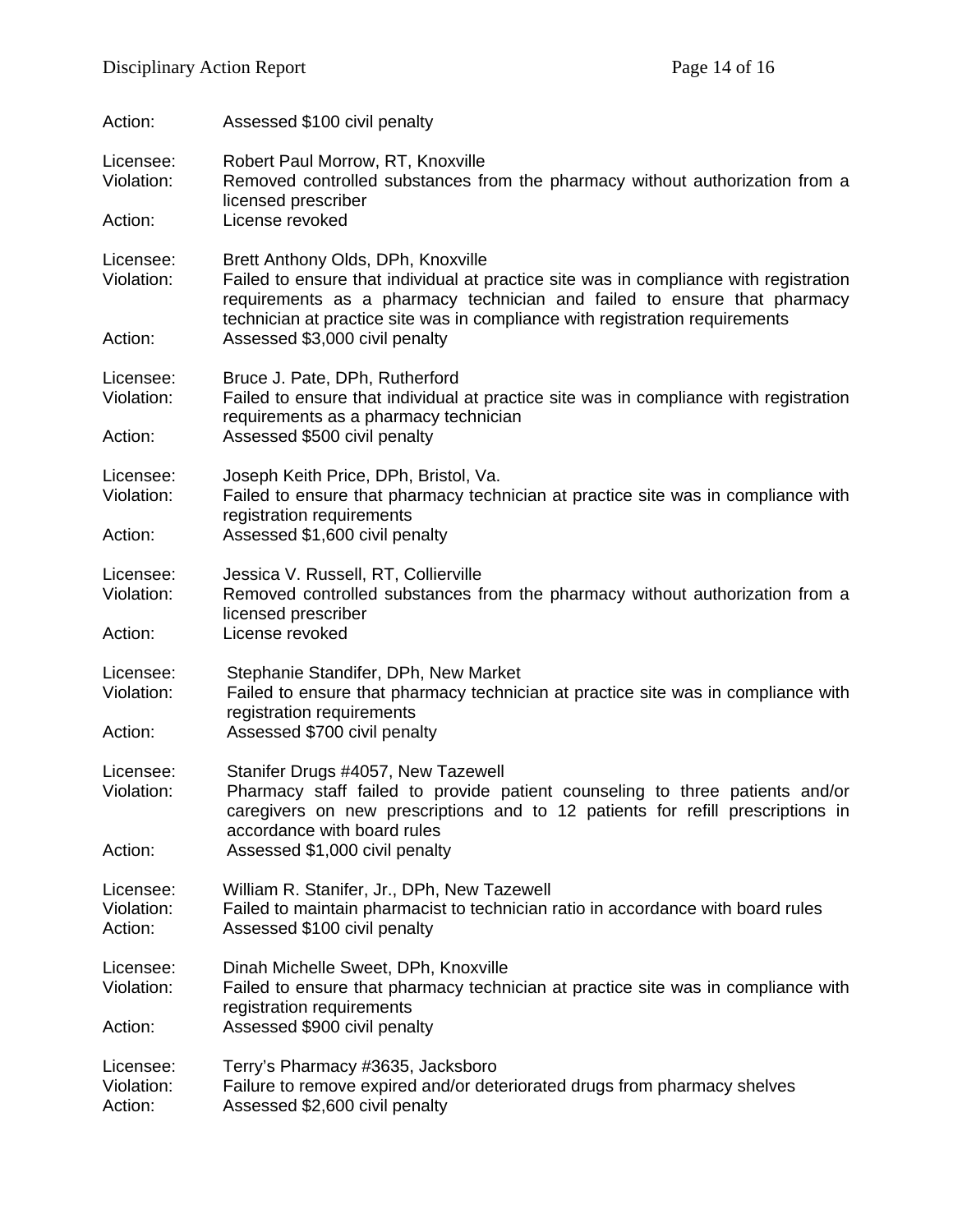| Licensee:<br>Violation:            | Adam Casey Thompson, DPh, Memphis<br>Failed to ensure that individuals at practice site was in compliance with registration<br>requirements as a pharmacy technicians |
|------------------------------------|-----------------------------------------------------------------------------------------------------------------------------------------------------------------------|
| Action:                            | Assessed \$1,500 civil penalty                                                                                                                                        |
| Licensee:<br>Violation:            | Tiffany Harris Wagner, RT, Memphis<br>Failed to ensure that pharmacy technician at practice site was in compliance with<br>registration requirements                  |
| Action:                            | Assessed \$7.11 civil penalty                                                                                                                                         |
| Licensee:<br>Violation:<br>Action: | Robin Lynn Wassum (Clevenger), RT, Morristown<br>Failed to maintain proper registration with the Board<br>Assessed \$100 civil penalty                                |

### **BOARD OF PODIATRIC MEDICAL EXAMINERS**

| Licensee:  | Larry J. Butler, Orth., Prot., Memphis |
|------------|----------------------------------------|
| Violation: | Practicing on an expired license       |
| Action:    | Assessed \$3,800 civil penalty total   |
| Licensee:  | Jay P. Cranford, Orth., Prot., Munford |
| Violation: | Practicing on an expired license       |

Action: Assessed \$6,200 civil penalty

### **BOARD OF SOCIAL WORKER LICENSURE**

| Licensee:  | Sergio Antoniuk, LMSW, Los Angeles, Calif.                                 |
|------------|----------------------------------------------------------------------------|
| Violation: | Failed to maintain sufficient continuing education credits                 |
| Action:    | Assessed \$100 civil penalty; must submit six continuing education credits |
| Licensee:  | Dwight D. Ernst LCSW, Bristol                                              |
| Violation: | Failed to maintain sufficient continuing education credits                 |
| Action:    | Assessed \$100 civil penalty; must submit 15 continuing education credits  |

### **BOARD OF VETERINARY MEDICAL EXAMINERS**

Individual: James T. Funk, unlicensed, Sparta

Violation: Unlicensed practice

Action: Cease and desist providing veterinary services, included but not limited to chiropractic care and massage for animals; assessed \$5,000 civil penalty, plus costs

Licensee: Wesley M. Keele, DVM, Hillsboro

Violation Failed to obtain premises permit prior to the commencement of any services that would subject the provider of those services to the licensure under this chapter; unprofessional or unethical conduct or engaging in practices in connection with the